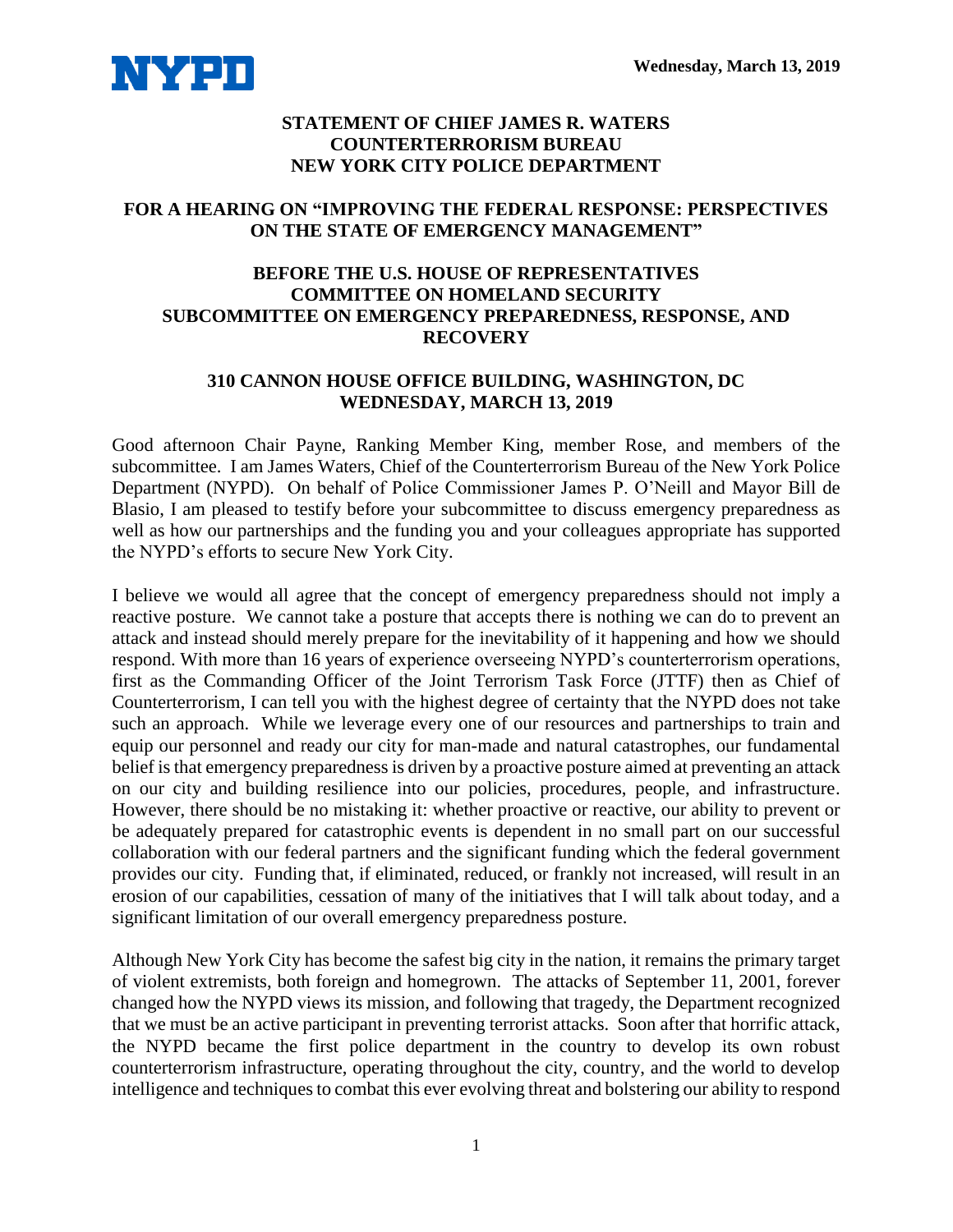

to these attacks and other mass-scale emergency events. Vital to this effort has been collaboration and information sharing with other city and state agencies, neighboring states, the private sector and, especially, the federal government.

We have worked meticulously to build this investigative and emergency response infrastructure, while protecting and upholding the constitutional rights and liberties accorded to those who live, work, and visit New York City – but we recognize that the specter of an attack is always looming. In the last 17 years, the NYPD and our partners have uncovered over two dozen terrorist plots against our City. In most cases, they have been thwarted by the efforts of the NYPD and the FBI-NYPD JTTF.

Tragically, we could not stop all of them. In September of 2016, an individual inspired by Al-Qaeda set off homemade pressure cooker bombs in the Chelsea neighborhood of Manhattan and in Seaside Park, New Jersey, injuring 30 people. Multiple additional unexploded devices were subsequently discovered. This case highlights that although our proactive efforts could not prevent this attack, our reactive preparedness resulted in the immediate activation of partnerships and plans that quickly located the perpetrator and the other devices before more havoc could be wreaked. Collaboration between the FBI, ATF, our New Jersey partners, and the NYPD, among others, led to this individual's capture and he is currently serving multiple life sentences.

On October 31, 2017, an ISIS-inspired extremist used a rented truck to mow down innocent cyclists and pedestrians on the West Side Highway running path in Manhattan and near Ground Zero, killing eight. The collaboration between the NYPD and the FBI led to a fruitful investigation which resulted in federal charges of lending support to a terrorist organization, in addition to murder charges. This individual will be tried later this year. In December of 2017, an ISISinspired extremist attempted a suicide bombing when he set off a homemade explosive device at the Port Authority Bus Terminal subway station in Manhattan that injured three individuals and himself. Once again, the collaboration between the NYPD and its state and federal partners resulted in a successful investigation which led to a guilty verdict. Most recently, between October  $22<sup>nd</sup>$  and November  $2<sup>nd</sup>$  of last year, an individual sent explosive devices through the mail to numerous elected officials and high profile private citizens, in addition to a news outlet. This attack spanned states up and down the East coast and as far west as California. We are grateful that there was no loss of life as a result of this incident, and proud of the coordinated effort that included law enforcement from multiple localities, states and the federal government that located all of the devices, and which resulted in the capture of the individual responsible. These attacks strengthen our resolve to prevent future carnage.

The NYPD's Critical Response Command (CRC) is one of our first lines of defense against any threat. An elite squad, with officers trained in special weapons, long guns, explosive trace detection, and radiological and nuclear awareness, who regularly respond quickly to any potential terrorist attack across the city, including active shooter incidents. This team, which is central to the Counterterrorism Bureau's proactive counterterrorism mission, conducts daily deployments, saturating high probability targets with a uniformed presence aimed at disrupting terrorist planning operations and deterring and preventing attacks. But the Counterterrorism Bureau has a mandate broader than the CRC's operations: The Bureau has wide-ranging responsibilities that include designing and implementing large-scale counterterrorism projects; conducting counterterrorism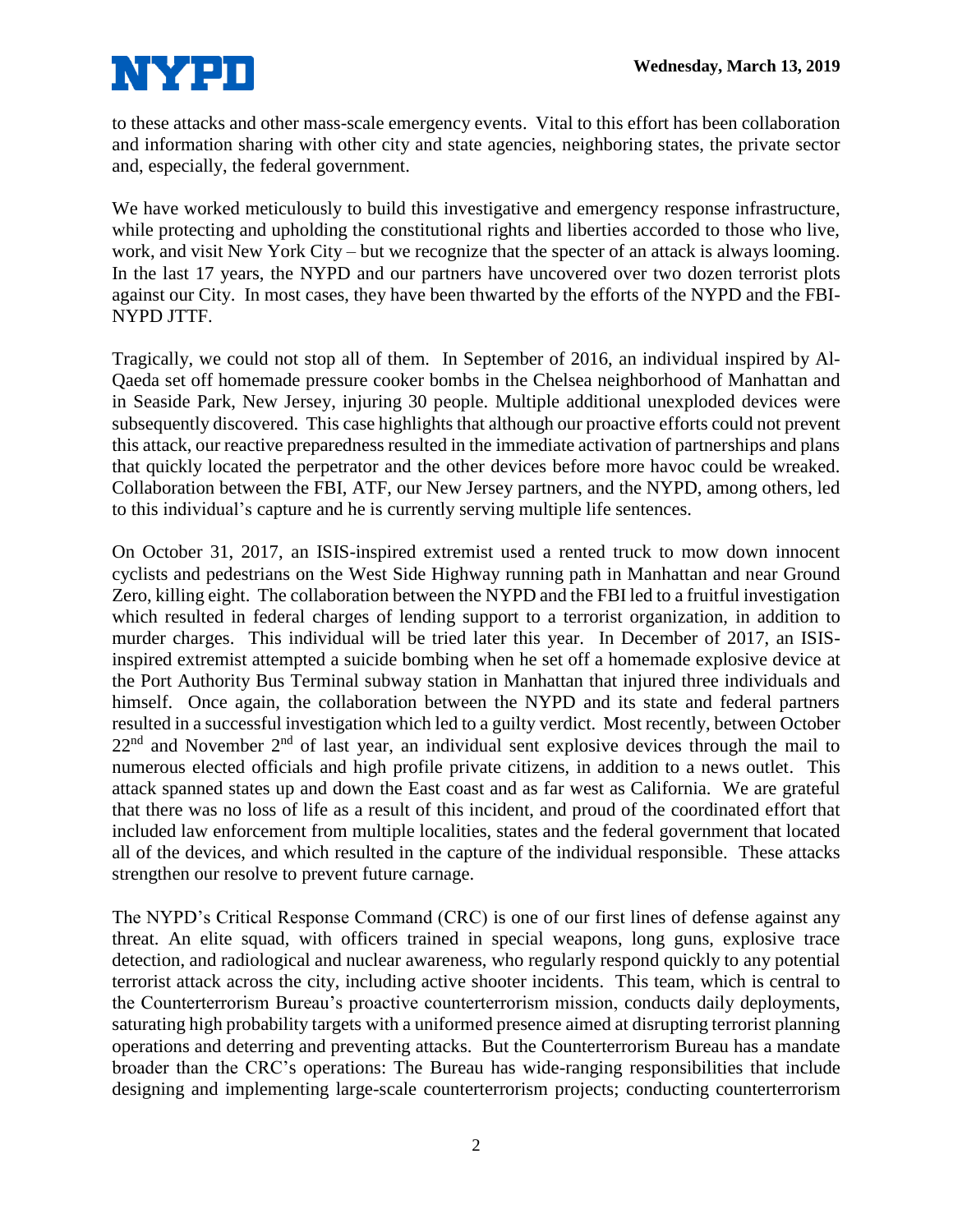

training for the entire patrol force and other law enforcement agencies; identifying critical infrastructure sites and developing protective strategies for such sites; researching, testing and developing plans for the use of emerging technologies used to detect and combat chemical, biological, radiological, nuclear, and explosive weapons; developing systems and programs to increase harbor security, which includes the pro-active deployment and mapping of background radiation in the Port of New York and New Jersey; and interfacing with the NYC Office of Emergency Management, which coordinates the city's response to mass-scale events.

Our emergency prevention apparatus is not limited to the important work that our dedicated professionals conduct each day. We frequently work with other government agencies to help protect our city. Most notably, the NYPD is a member of the Joint Terrorism Task Force, led by the FBI, which combines the resources of multiple law enforcement agencies to investigate and prevent terrorist attacks. Additional initiatives include Operation SENTRY, which consists of regular meetings with law enforcement agencies from around the country in order to share information and training techniques, and to pursue joint investigative avenues. At last count there are 275 participating law enforcement partners. Law enforcement in this country cannot be content to merely focus on activity in their own jurisdictions. Terrorist plots can be planned online or discussed in one part of the country and executed in another. This is especially the case with attacks that are perpetrated by those inspired to act by terrorist groups, rather than receiving information, instructions, or directions from them (also known commonly as "directed" attacks). Information silos can be deadly and Operation SENTRY is designed to breakdown walls between jurisdictions.

The NYPD also participates in Multi-Agency Super Surges which are joint operations to focus manpower at sensitive transit locations conducted with Port Authority Police, Amtrak Police, MTA Police, New Jersey Transit Police, the FBI, TSA, and the National Guard SHIELD Group. These collaborative efforts also include the Securing the Cities Initiative, which is a Department of Homeland Security (DHS) funded initiative between the NYPD and regional law enforcement partners to protect against a radiological attack like a "dirty bomb". As a part of this effort, radiation detection equipment was installed in neighboring jurisdictions and at key points of entry into the five boroughs so that the City is virtually ringed with a radiological alarm system. Additionally, the DHS Office of Intelligence and Analysis  $(I \& A)$  certified a Sensitive Compartmented Information Facility (SCIF) at NYPD Headquarters that supports classified information sharing integral to the NYPD's counterterror mission. We also have personnel from I & A assigned to New York City in addition to a DHS Special Security Officer assigned full time to manage SCIF operations. The DHS Intelligence Analyst assigned to the NYPD sits with our Intelligence Bureau's cadre of intelligence research specialists and proactively shares DHS and Intelligence Community information with the NYPD. This has resulted in leads for existing investigations, new investigations being opened, and two joint finished intelligence products over the past year alone. Our civilian intelligence research specialists, who are also funded by DHS, work hand-in-hand with our uniformed members to detect and disrupt threats to the city, in addition to providing critical strategic intelligence analysis.

In addition to partnerships with the federal government, other states and localities, and foreign governments, we have increasingly partnered with the private sector. These partnerships are instrumental. Our public-private initiatives, interconnected yet distinct, begin with our federally funded Domain Awareness System (DAS), which receives data from real time sensors, including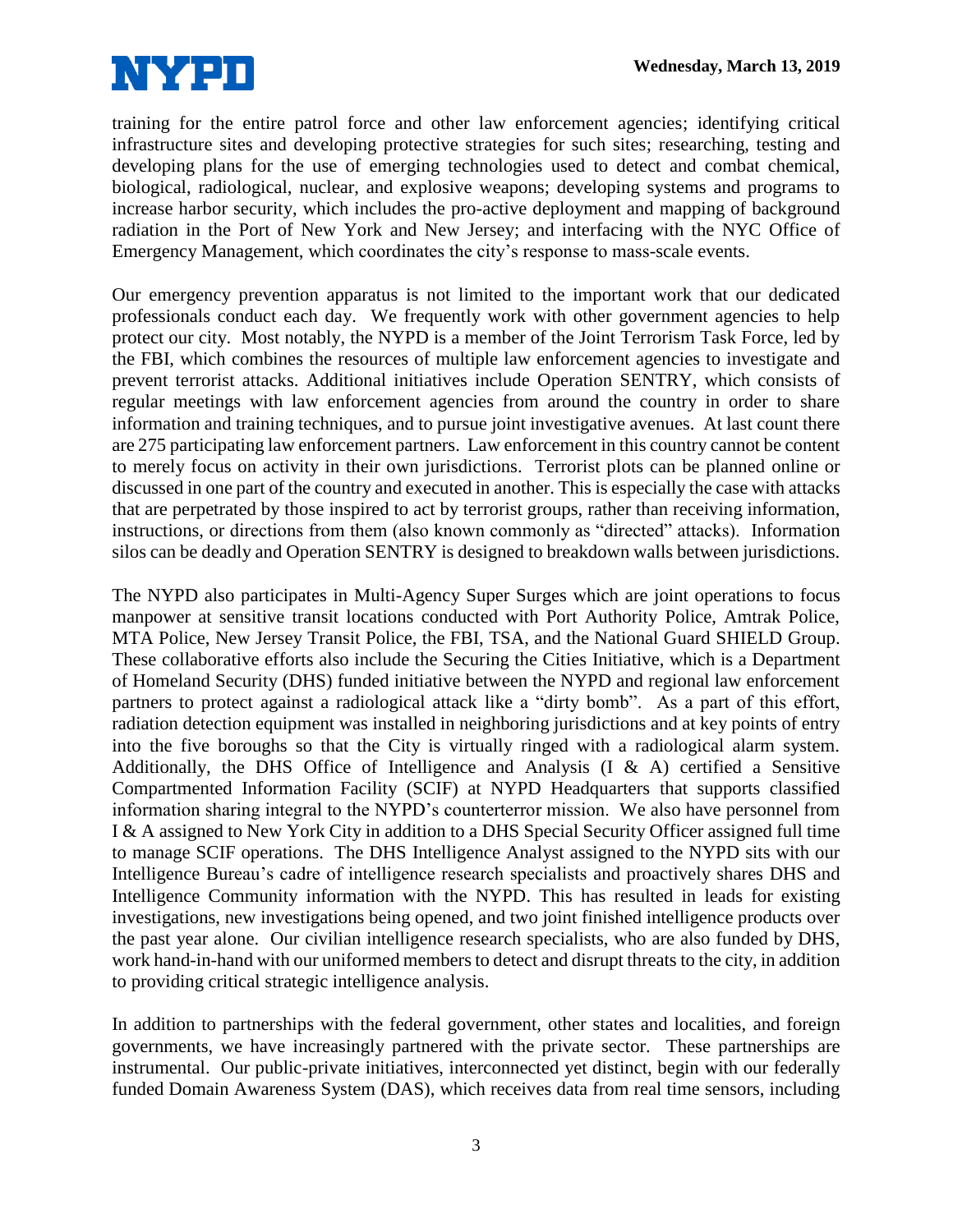

radiological and chemical sensors, ShotSpotter, information from 911 calls, and live feeds from CCTV cameras around the city. Not all of these cameras are city owned or operated. In fact, most of them are not. They belong to private entities that have chosen to partner with us, providing encrypted one-way access to their cameras as well as other information, in our collective effort to keep the city and its millions of inhabitants safe. This information, including camera feeds, can also be accessed by NYPD officers on their Department-issued mobile devices in real time.

The Lower Manhattan Security Initiative and the Midtown Manhattan Security Initiative are the backbones of DAS, and are great examples of additional steps the NYPD takes, in partnership with the private sector. Lower Manhattan and Midtown Manhattan contain many of the country's most attractive locations for attacks, and businesses located within these sensitive areas have allowed us to access their cameras, technology and security personnel as force multipliers, allowing the NYPD to better prevent terrorist attacks. This collaboration includes Operation Nexus, where the NYPD works with businesses throughout the nation to provide them with information to help them identify suspicious transactions that may be linked to terrorist plots. Our private sector partnerships also includes an initiative called NYPD SHIELD, which established a two-way line of communication and information sharing between the NYPD and approximately 20,000 private sector members from businesses and organizations throughout the country, representing almost every sector of industry and government. The information we share enables us to better secure our city and allows businesses, both individually and collectively as industries, to enhance their own security.

The NYPD relies on federal funding to protect New York City against terrorist attacks and to strengthen emergency preparedness, including the security of critical transportation and port infrastructure. This funding has helped staff our counterterrorism and intelligence bureaus and purchase critical detection and response equipment. It allows the Department to purchase, train and deploy vapor wake dogs, who are able to detect explosive particles. In addition, it enables us to place radiation and chemical sensors in fixed high profile locations and in a variety of mobile conveyances in order to expand our coverage to include likely points and paths of entry for these dangerous materials; this allows us to find radioactive material before they ever reach our city limits. These appropriations have also made it possible to provide comprehensive training and safety equipment to our officers responding to explosive, chemical, biological, and radiological incidents, as well as training officers to respond to active shooter incidents so they can engage and end coordinated terrorist attacks. This vital funding also provides critical instruction to officers in life-saving techniques that can be implemented during an ongoing attack, in the effort to save lives before it is safe enough for medical personnel to enter an active crime scene.

The support we receive from the federal government in the form of funding, as well as our relationships with our federal law enforcement partners have been and continues to be invaluable. However, we continue to seek greater funding levels that are commensurate with the unique position in which New York City finds itself – at the top of the terrorist target list. The identification of plots targeting our city is becoming increasingly challenging as we are seeing more and more attackers becoming inspired rather than directed. Extremist groups are increasingly using this cost-efficient method to recruit, educate and operationalize their deadly agenda. The traditional terrorist recruitment, training and plotting framework, where sympathizers would be identified and brought to established locations around the globe for training and where terror plots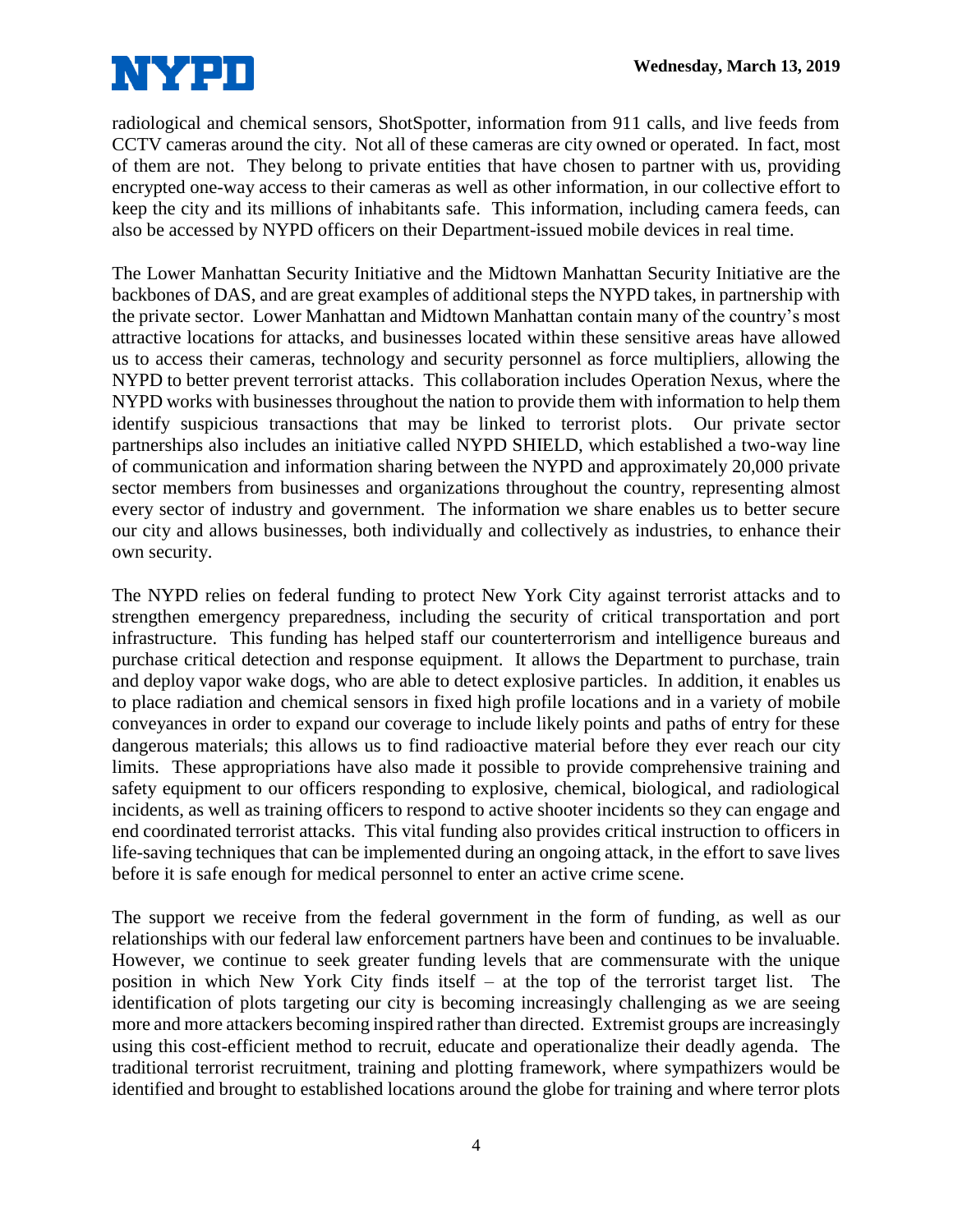

were conceived, prepared and operationalized, is quickly being substituted. These locations are becoming less commonplace. Instead, the internet is used to identify, influence, train and instruct recruits. This emerging and expanding decentralized methodology is making it increasingly more difficult for law enforcement to identify and detect radicalized individuals, terror plots in their planning stages and networks of conspirators, as plots are hatched and attacks carried out by lonewolves. With additional funding above and beyond the current levels, the NYPD could enhance its proactive, preventative posture by expanding its intelligence gathering capabilities, increasing deployments in critical areas of the City, purchasing and employing the most current and cutting edge technology, enhancing and expanding its collaborative efforts, as well as continuing to develop its emergency response capabilities in the event a tragic incident occurs.

While I have outlined the various steps the NYPD takes to address the constant threat to our city and to manage emergencies, there is one threat that has emerged which has the potential of being lethal and which the Department is prohibited from effectively countering as a matter of federal law. Though we have yet to see it here in the United States, terror groups such as ISIS and Al-Qaeda have incorporated unmanned aircraft systems, or drones, in battle overseas. As we have seen this past December in London, where illegal drone flights brought an entire airport to a standstill for 17 hours, when we are unable to disable or disrupt a drone posing a threat, we are at its mercy.

Currently, federal law prohibits state and local governments from using technology that could be used to jam a drone's signal. Additionally, current law provides no pathway for state or local governments to apply to the FCC for an exception from this prohibition. The NYPD recommends amending Title 47 of the Federal Code to allow state and local governments to purchase jamming technology to use against unmanned aircraft systems in select circumstances with proper oversight. Recently, DHS and the Department of Justice (DOJ) were empowered by law to use such technology. However, our DHS and DOJ partners simply do not have the resources to ensure the level of geographic coverage New York City requires against this threat, no matter their best efforts. The difficulty that DHS and DOJ will have responding to this threat in NYC is magnified in places where they do not have permanent field offices. The NYPD is ready, willing and able to deploy this option if given the authority. Select members of the NYPD could be trained in its use and ready to respond swiftly anywhere in the five boroughs. Mere moments of delay could mean the difference between successfully stopping an attack and catastrophe.

Given that we are all here to speak about emergency preparedness, I wish to highlight a vital component to any such preparation and response: effective communication systems that enable our first responders to communicate. To this end I would be remiss if I did not take a moment to talk about the T-Band and how vitally important it is to the NYPD and its regional law enforcement and emergency response partners, and first responders nationwide. Aside from large scale natural disasters and terrorist attacks, such as Hurricane Sandy and the September  $11<sup>th</sup>$  attacks, the Department receives nearly 10 million 911 calls annually and patrols approximately 306 square miles of some of the most densely populated geography in the nation. The T-Band is a portion of the spectrum used in New York City and the surrounding region to support critical communication and provide regional interoperability among first responders. The NYPD and its regional partners have spent years and hundreds of millions of local, state and federal dollars to build and improve these T-Band networks, including in the subway and train tunnels in and around the city, the largest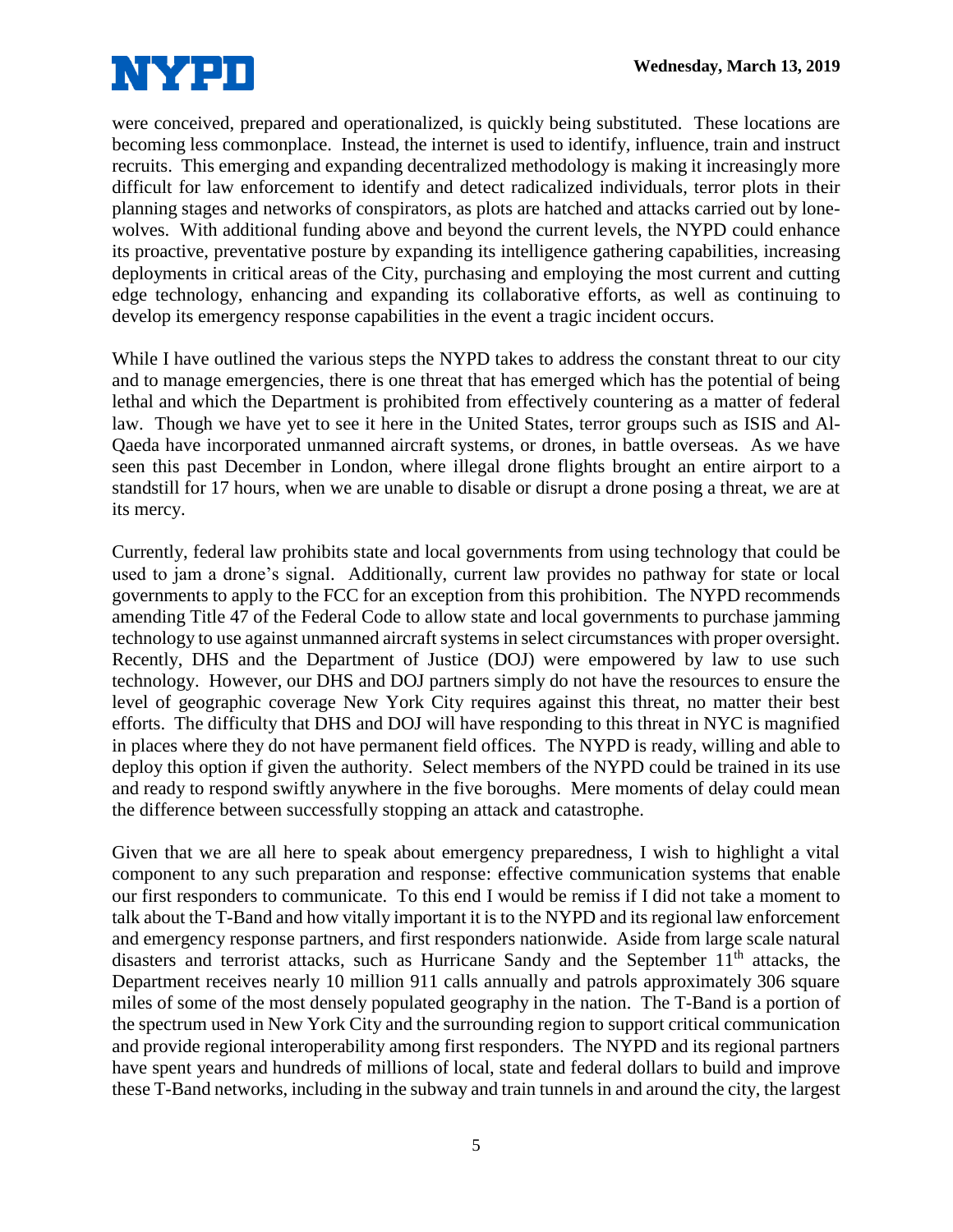

such tunnel system in the world. Under current law, portions of the T-Band will be auctioned off to private interests beginning in 2021. This would squeeze first responders into smaller and smaller sections of the band, even as the demand on the band continues to increase. To be blunt, this would be catastrophic to public safety and emergency readiness and response. There is no viable alternative spectrum available for us to move to. For example, the entire New York City subway system is wired for T-Band and, learning from 9/11, the New York City building code now requires all new high-rise construction to be wired for T-Band as well. Cell phones do not allow the same type of immediate, multi-point communication that a police radio does. Even if there were a viable alternative, it would take years and billions of dollars to build up another communication infrastructure alongside the existing T-Band infrastructure. We would then have to seamlessly transfer all communications to the new system wholesale without a break in service, which would be, to put it lightly, next to impossible. And, given all of this, we would not even be able to guarantee it would work nearly as well as the T-Band systems we have spent years perfecting. On behalf of the NYPD, the FDNY, and the City of New York, we urge the House to pass the *Don't Break Up the T-Band Act of 2019*.

Additionally, while we certainly are encouraged by steps taken by the FCC to improve the Wireless Emergency Alert (WEA) system, we urge the FCC to adopt rules that better allow us to respond to the full range of modern emergency scenarios, from hurricanes to terrorist attacks. When the City issued a WEA notification regarding the Chelsea Bomber in 2016 to every phone in the five boroughs, the millions of New Yorkers who wanted to help were merely given several lines of text with no picture. In this age of instant access to visual information via social media, we need to enhance our ability to rapidly and securely deliver comprehensive emergency information, including images, to the public. This information must come from a trusted source, like WEA, before unverified or incorrect information is shared widely on social media networks, sowing further confusion and panic. Pictures provide instant recognition and speak a universal language. They enable rapid response from every potential witness who could save lives through fast action. The lack of an ability to disseminate photographs and other multimedia highlights a weakness in the system. In the face of emerging threats, we need to remain on technology's cutting edge by using public information systems to their fullest capacity and, where necessary, improving those capabilities. In addition, as the nature of emergencies is their lack of predictability, the City continues to strongly urge Congress to eliminate the ability for mobile phone customers to opt out of WEA messages. Our nation's threat environment has changed dramatically since the creation of WEA in 2006 and local public safety officials must have the unfettered ability to reach our constituents at a moment's notice.

At the NYPD, our philosophy is simple: we have to gather the best intelligence available, utilize the most up-to-date technology, expand our partnerships, take proactive measures to identify and neutralize threats, and react to natural disasters and other mass-scale events in a manner which ensures public safety and prevents the loss of life, all while remaining committed to protecting individual liberties.

Over seventeen years after September 11, 2001, New York City enjoys the distinction of being the safest big city in America. It is also commercially vibrant, culturally diverse, and free. We can claim these successes are due, in no small measure, to the approximately 58,000 uniformed and civilian members of the New York City Police Department, the partnerships we have built, and